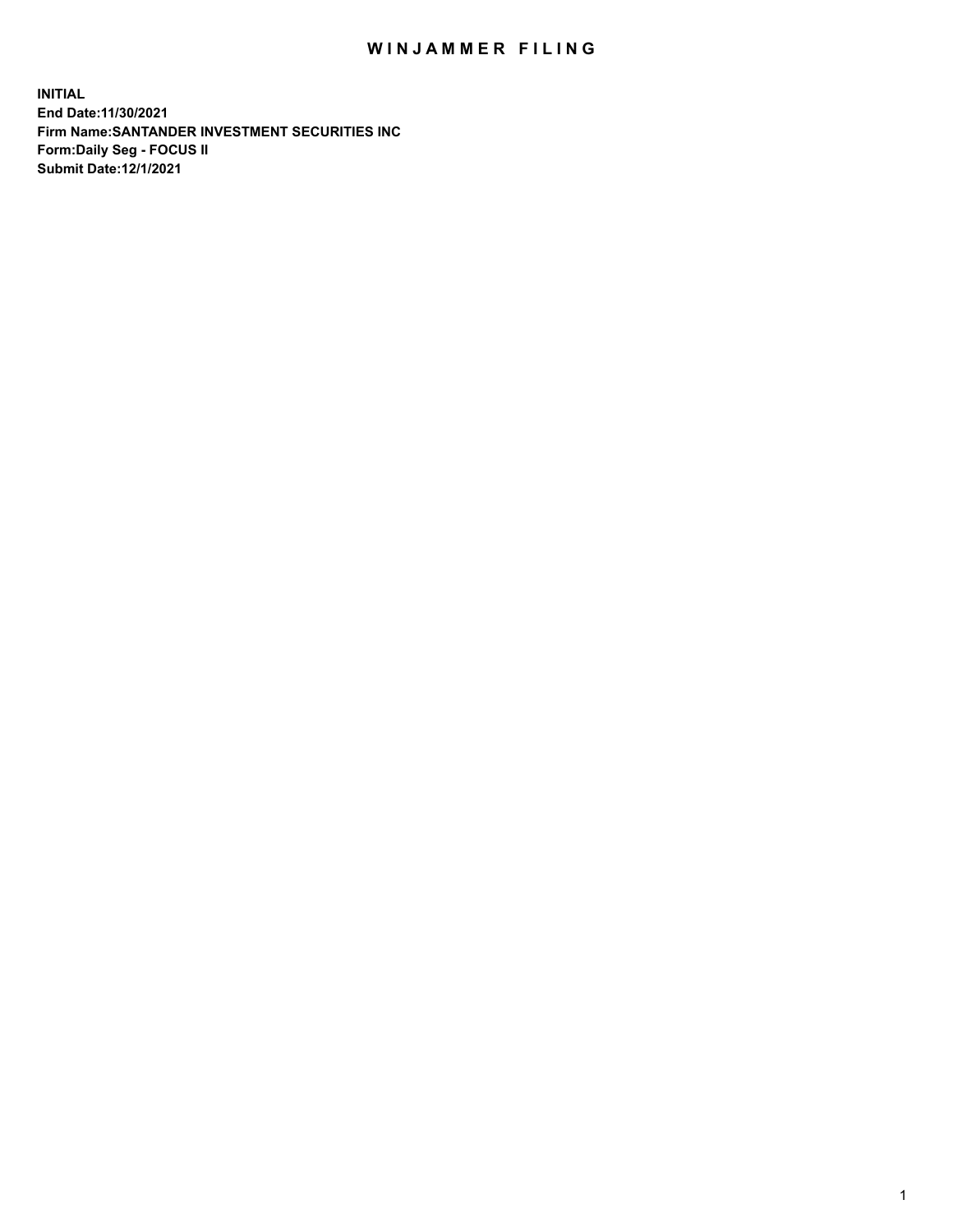**INITIAL End Date:11/30/2021 Firm Name:SANTANDER INVESTMENT SECURITIES INC Form:Daily Seg - FOCUS II Submit Date:12/1/2021 Daily Segregation - Cover Page**

| Name of Company                                                                                          | <b>SANTANDER INVESTMENT</b>                |
|----------------------------------------------------------------------------------------------------------|--------------------------------------------|
| <b>Contact Name</b>                                                                                      | <b>SECURITIES INC</b><br><b>Richard Ro</b> |
| <b>Contact Phone Number</b>                                                                              | (212) 350-3662                             |
| <b>Contact Email Address</b>                                                                             | richard.ro@santander.us                    |
|                                                                                                          |                                            |
| FCM's Customer Segregated Funds Residual Interest Target (choose one):<br>a. Minimum dollar amount: ; or | 70,000,000                                 |
| b. Minimum percentage of customer segregated funds required:% ; or                                       | $\overline{\mathbf{0}}$                    |
| c. Dollar amount range between: and; or                                                                  | 0 <sub>0</sub>                             |
| d. Percentage range of customer segregated funds required between:% and%.                                | 0 <sub>0</sub>                             |
| FCM's Customer Secured Amount Funds Residual Interest Target (choose one):                               |                                            |
| a. Minimum dollar amount: ; or                                                                           | $\frac{0}{0}$                              |
| b. Minimum percentage of customer secured funds required:%; or                                           |                                            |
| c. Dollar amount range between: and; or                                                                  | 0 <sub>0</sub>                             |
| d. Percentage range of customer secured funds required between: % and %.                                 | 0 <sub>0</sub>                             |
| FCM's Cleared Swaps Customer Collateral Residual Interest Target (choose one):                           |                                            |
| a. Minimum dollar amount: ; or                                                                           | $\overline{\mathbf{0}}$                    |
| b. Minimum percentage of cleared swaps customer collateral required:% ; or                               | $\underline{\mathbf{0}}$                   |
| c. Dollar amount range between: and; or                                                                  | 0 <sub>0</sub>                             |
| d. Percentage range of cleared swaps customer collateral required between:% and%.                        | <u>00</u>                                  |

Attach supporting documents CH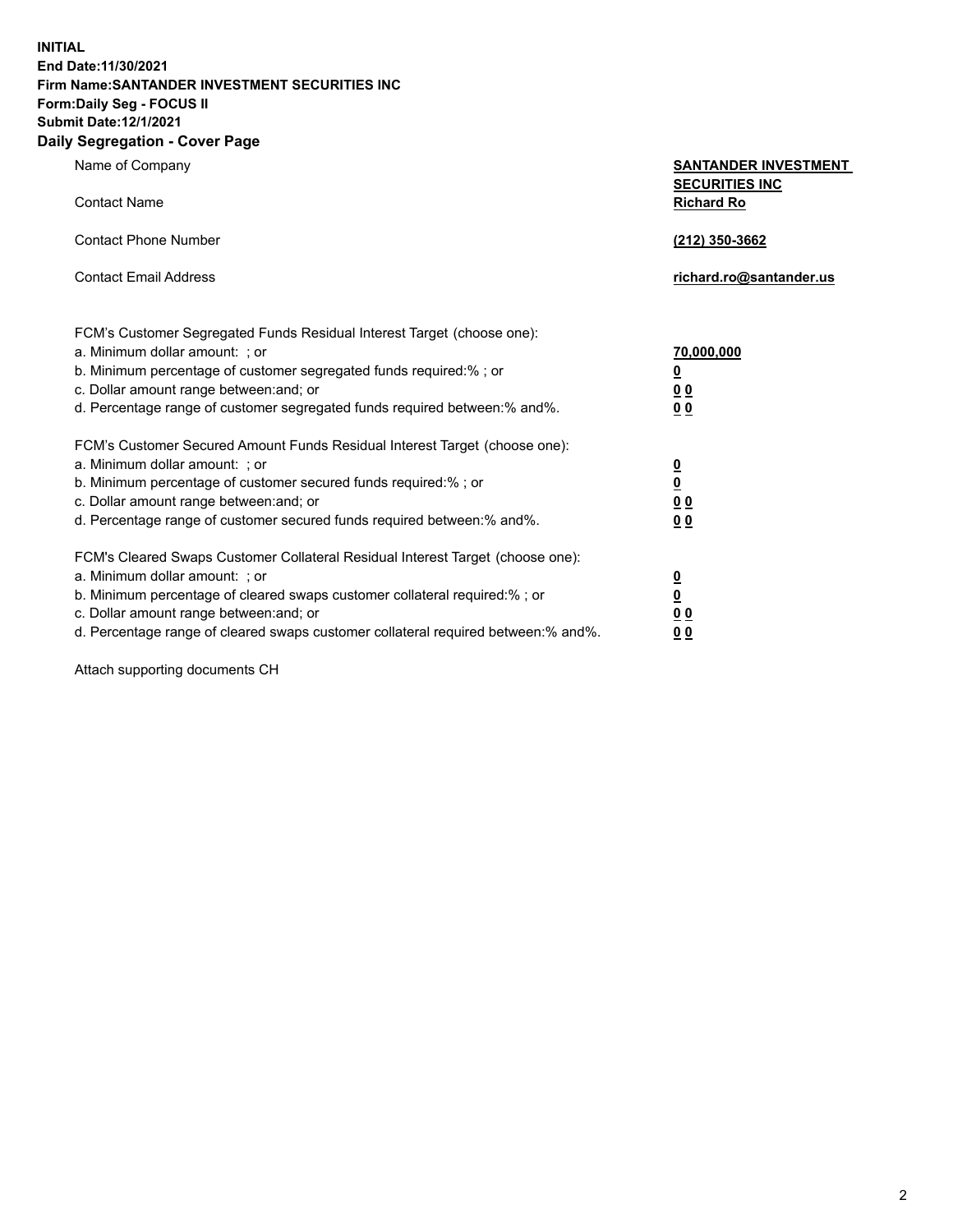## **INITIAL End Date:11/30/2021 Firm Name:SANTANDER INVESTMENT SECURITIES INC Form:Daily Seg - FOCUS II Submit Date:12/1/2021 Daily Segregation - Secured Amounts**

|     | Foreign Futures and Foreign Options Secured Amounts                                         |                   |
|-----|---------------------------------------------------------------------------------------------|-------------------|
|     | Amount required to be set aside pursuant to law, rule or regulation of a foreign            | $0$ [7305]        |
|     | government or a rule of a self-regulatory organization authorized thereunder                |                   |
| 1.  | Net ledger balance - Foreign Futures and Foreign Option Trading - All Customers             |                   |
|     | A. Cash                                                                                     | $0$ [7315]        |
|     | B. Securities (at market)                                                                   | $0$ [7317]        |
| 2.  | Net unrealized profit (loss) in open futures contracts traded on a foreign board of trade   | $0$ [7325]        |
| 3.  | Exchange traded options                                                                     |                   |
|     | a. Market value of open option contracts purchased on a foreign board of trade              | $0$ [7335]        |
|     | b. Market value of open contracts granted (sold) on a foreign board of trade                | $0$ [7337]        |
| 4.  | Net equity (deficit) (add lines 1. 2. and 3.)                                               | $0$ [7345]        |
| 5.  | Account liquidating to a deficit and account with a debit balances - gross amount           | $0$ [7351]        |
|     | Less: amount offset by customer owned securities                                            | 0 [7352] 0 [7354] |
| 6.  | Amount required to be set aside as the secured amount - Net Liquidating Equity              | $0$ [7355]        |
|     | Method (add lines 4 and 5)                                                                  |                   |
| 7.  | Greater of amount required to be set aside pursuant to foreign jurisdiction (above) or line | $0$ [7360]        |
|     | 6.                                                                                          |                   |
|     | FUNDS DEPOSITED IN SEPARATE REGULATION 30.7 ACCOUNTS                                        |                   |
| 1.  | Cash in banks                                                                               |                   |
|     | A. Banks located in the United States                                                       | $0$ [7500]        |
|     | B. Other banks qualified under Regulation 30.7                                              | 0 [7520] 0 [7530] |
| 2.  | Securities                                                                                  |                   |
|     | A. In safekeeping with banks located in the United States                                   | $0$ [7540]        |
|     | B. In safekeeping with other banks qualified under Regulation 30.7                          | 0 [7560] 0 [7570] |
| 3.  | Equities with registered futures commission merchants                                       |                   |
|     | A. Cash                                                                                     | $0$ [7580]        |
|     | <b>B.</b> Securities                                                                        | $0$ [7590]        |
|     | C. Unrealized gain (loss) on open futures contracts                                         | $0$ [7600]        |
|     | D. Value of long option contracts                                                           | $0$ [7610]        |
|     | E. Value of short option contracts                                                          | 0 [7615] 0 [7620] |
| 4.  | Amounts held by clearing organizations of foreign boards of trade                           |                   |
|     | A. Cash                                                                                     | $0$ [7640]        |
|     | <b>B.</b> Securities                                                                        | $0$ [7650]        |
|     | C. Amount due to (from) clearing organization - daily variation                             | $0$ [7660]        |
|     | D. Value of long option contracts                                                           | $0$ [7670]        |
|     | E. Value of short option contracts                                                          | 0 [7675] 0 [7680] |
| 5.  | Amounts held by members of foreign boards of trade                                          |                   |
|     | A. Cash                                                                                     | $0$ [7700]        |
|     | <b>B.</b> Securities                                                                        | $0$ [7710]        |
|     | C. Unrealized gain (loss) on open futures contracts                                         | $0$ [7720]        |
|     | D. Value of long option contracts                                                           | $0$ [7730]        |
|     | E. Value of short option contracts                                                          | 0 [7735] 0 [7740] |
| 6.  | Amounts with other depositories designated by a foreign board of trade                      | $0$ [7760]        |
| 7.  | Segregated funds on hand                                                                    | $0$ [7765]        |
| 8.  | Total funds in separate section 30.7 accounts                                               | $0$ [7770]        |
| 9.  | Excess (deficiency) Set Aside for Secured Amount (subtract line 7 Secured Statement         | $0$ [7380]        |
|     | Page 1 from Line 8)                                                                         |                   |
| 10. | Management Target Amount for Excess funds in separate section 30.7 accounts                 | $0$ [7780]        |
| 11. | Excess (deficiency) funds in separate 30.7 accounts over (under) Management Target          | $0$ [7785]        |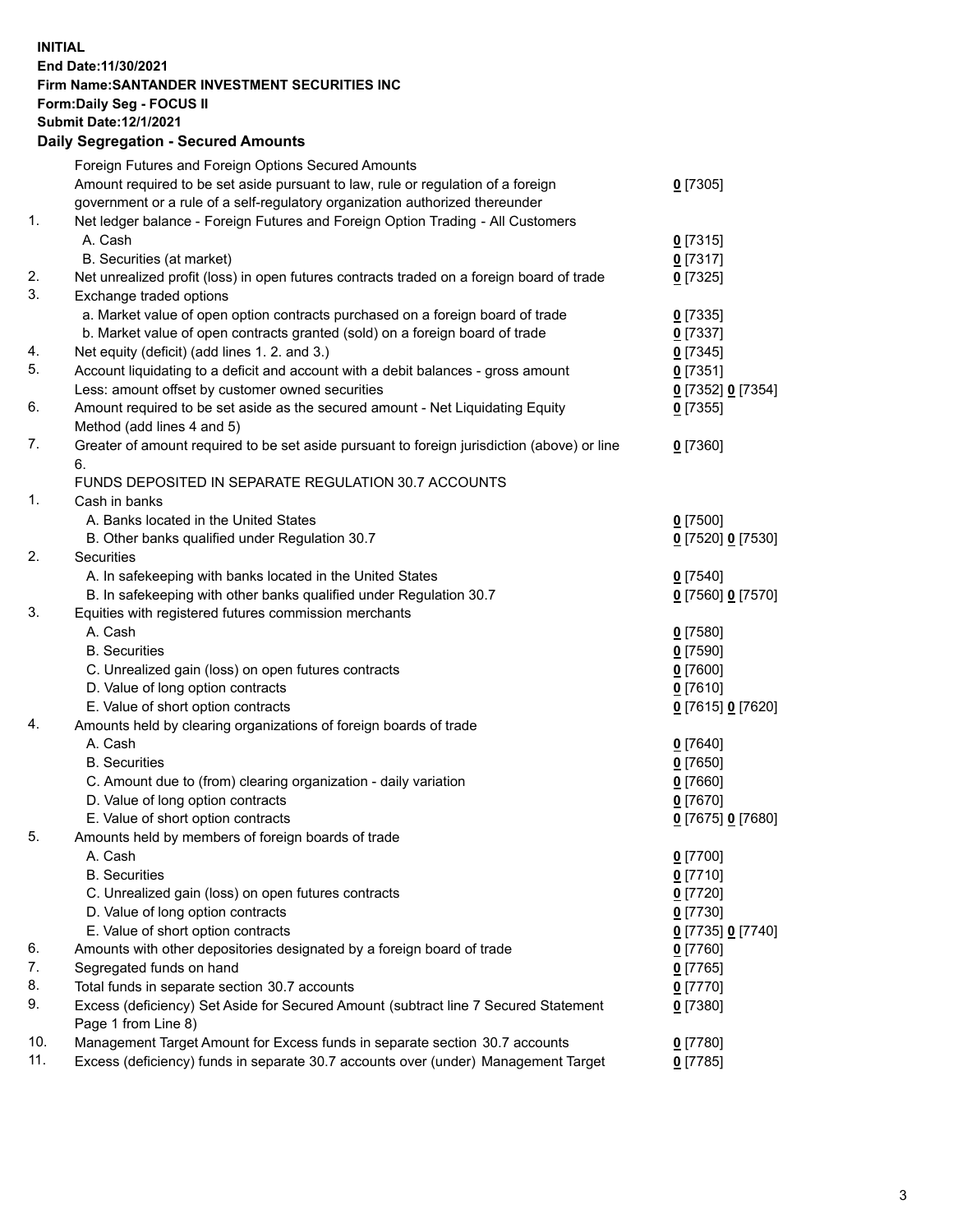| <b>INITIAL</b> |                                                                                     |                      |
|----------------|-------------------------------------------------------------------------------------|----------------------|
|                | End Date: 11/30/2021                                                                |                      |
|                | Firm Name: SANTANDER INVESTMENT SECURITIES INC                                      |                      |
|                | Form: Daily Seg - FOCUS II                                                          |                      |
|                | <b>Submit Date:12/1/2021</b>                                                        |                      |
|                | <b>Daily Segregation - Segregation Statement</b>                                    |                      |
|                | SEGREGATION REQUIREMENTS(Section 4d(2) of the CEAct)                                |                      |
| 1.             | Net ledger balance                                                                  |                      |
|                | A. Cash                                                                             | 2,543,946,534 [7010] |
|                | B. Securities (at market)                                                           | $0$ [7020]           |
| 2.             | Net unrealized profit (loss) in open futures contracts traded on a contract market  | -536,293,256 [7030]  |
| 3.             | Exchange traded options                                                             |                      |
|                | A. Add market value of open option contracts purchased on a contract market         | 62,281,890 [7032]    |
|                | B. Deduct market value of open option contracts granted (sold) on a contract market | -39,982,004 [7033]   |
| 4.             | Net equity (deficit) (add lines 1, 2 and 3)                                         | 2,029,953,164 [7040] |
| 5.             | Accounts liquidating to a deficit and accounts with                                 |                      |
|                | debit balances - gross amount                                                       | $0$ [7045]           |
|                | Less: amount offset by customer securities                                          | 0 [7047] 0 [7050]    |
| 6.             | Amount required to be segregated (add lines 4 and 5)                                | 2,029,953,164 [7060] |
|                | <b>FUNDS IN SEGREGATED ACCOUNTS</b>                                                 |                      |
| 7.             | Deposited in segregated funds bank accounts                                         |                      |
|                | A. Cash                                                                             | 146,552,420 [7070]   |
|                | B. Securities representing investments of customers' funds (at market)              | $0$ [7080]           |
|                | C. Securities held for particular customers or option customers in lieu of cash (at | $0$ [7090]           |
|                | market)                                                                             |                      |
| 8.             | Margins on deposit with derivatives clearing organizations of contract markets      |                      |
|                | A. Cash                                                                             | 1,895,325,673 [7100] |
|                | B. Securities representing investments of customers' funds (at market)              | $0$ [7110]           |
|                | C. Securities held for particular customers or option customers in lieu of cash (at | $0$ [7120]           |
|                | market)                                                                             |                      |
| 9.             | Net settlement from (to) derivatives clearing organizations of contract markets     | 37,581,519 [7130]    |
| 10.            | Exchange traded options                                                             |                      |
|                | A. Value of open long option contracts                                              | 62,281,890 [7132]    |
|                | B. Value of open short option contracts                                             | -39,982,004 [7133]   |
| 11.            | Net equities with other FCMs                                                        |                      |
|                | A. Net liquidating equity                                                           | $0$ [7140]           |
|                | B. Securities representing investments of customers' funds (at market)              | $0$ [7160]           |
|                | C. Securities held for particular customers or option customers in lieu of cash (at | $0$ [7170]           |
|                | market)                                                                             |                      |
| 12.            | Segregated funds on hand                                                            | $0$ [7150]           |
| 13.            | Total amount in segregation (add lines 7 through 12)                                | 2,101,759,498 [7180] |
| 14.            | Excess (deficiency) funds in segregation (subtract line 6 from line 13)             | 71,806,334 [7190]    |
| 15.            | Management Target Amount for Excess funds in segregation                            | 70,000,000 [7194]    |
| 16.            | Excess (deficiency) funds in segregation over (under) Management Target Amount      | 1,806,334 [7198]     |
|                | Excess                                                                              |                      |